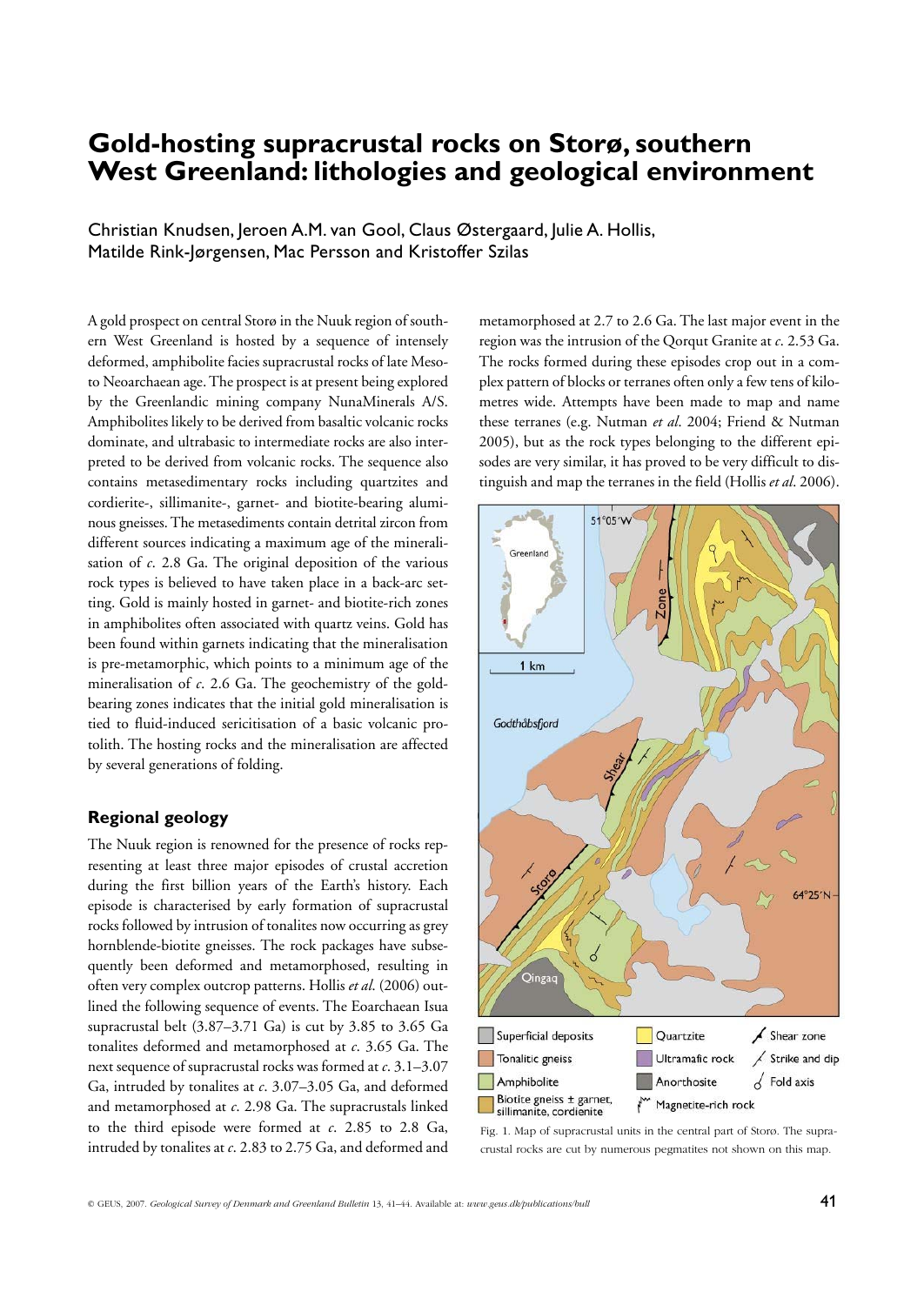

Fig. 2. View of the Storø supracrustal units looking north-east from Qingaq. To the left, the south-west-dipping Storø shear zone is visible. The rusty weathering rocks are supracrustals mainly thought to be of metasedimentary origin. The amphibolites are dark grey and the anorthosite body light grey. Highest summit at left is 1425 m.

The gold-hosting supracrustal sequence overlies the Storø shear zone (Figs 1, 2), an oblique ductile thrust which juxtaposes the supracrustal sequence against the *c*. 3050 Ma tona litic Nûk gneisses to the west. The gneisses to the south-east are thought to be Palaeoarchaean tonalites. The thrusting along the Storø shear zone occurred syn-to-post the latest folding event and is broadly coeval with a phase of pervasive intrusion by pegmatites at 2630 Ma.

## **Lithologies**

The supracrustal rocks on Storø comprise a range of lithologies including quartzites, quartzo-feldspathic gneisses, aluminous schists and gneisses, amphibolites and ultramafic rocks. The distribution and relative abundance of rocks in the central part of the island is shown in Fig. 1. The rocks are metamorphosed to amphibolite facies, and the dominant lithology is mafic amphibolite.

The amphibolites (mafic, foliated, amphibole-dominated rocks) can be divided into a number of types. They are all highly strained while compositional layering varies from subtle variations on dm- to m-scale in dark amphibolite, to more distinct cm-scale compositional layering in more leucocratic amphibolites. The most common type is homogeneous amphibolite, a medium- to coarse-grained, black to dark grey rock mainly composed of hornblende and plagioclase. The proportion of plagioclase to hornblende varies, and minor amounts of quartz, biotite, sphene, apatite and ilmenite occur. Locally, near some large anorthosite bodies at the structural base of the sequence, the hornblende or the plagioclase in the amphibolite occurs as cm-sized aggregates, suggesting that

the amphibolite here may represent metamorphosed gabbroic rock. Varieties of the homogeneous amphibolites include garnet amphibolites and diopside amphibolites.

Several types and generations of quartz veins have been observed in the amphibolites. These include (1) 1–2 cm thick sheeted quartz veins, with sharp contacts to the host rocks, concordant and generally isoclinally folded; (2) thin, spidery quartz veins anastomosing through the rocks; (3) centimetre to decimetre thick agmatitic quartzo-feldspathic veins that anastomose within 0.5–2 m wide zones; and (4) generally concordant quartzo-feldspathic veins, commonly with minor garnet.

A suite of foliated felsic and aluminous gneisses is interleaved with the amphibolites on Storø (Fig. 2). Near the structural base of the supracrustal sequence, grey compositionally layered felsic biotite-hornblende gneisses of intermediate composition are often seen. The layering is expressed by variable proportions of hornblende, biotite, quartz and plagioclase. Sphene, apatite and ilmenite are common accessory minerals while garnet is uncommon. The aluminous gneisses contain high and variable amounts of garnet, biotite, sillimanite and cordierite, and minor amounts of staurolite and tourmaline. These rocks are characterised by strong foliation combined with compositional layering (cm- to dm-scale) to lamination (mm-scale; Fig. 3A). Amongst these rocks, a garnet-biotite gneiss, a sillimanite-garnet-biotite gneiss and a cordierite-garnet-biotite gneiss can be mapped as lithological units. These gneisses are characterised by a rusty brownish weathering colour (Fig. 2) mainly due to the high content of biotite. Within the package of aluminous gneisses, a *c*. 1 m thick characteristic and mappable unit with a very high content of magnetite and garnet occurs (Fig. 1). A magnetite-free quartz-garnetite, consisting of up to 90% garnet is interlayered with the magnetite-bearing rocks. Where the degree of exposure is high and using the garnet-magnetite rock as a marker horizon, a tight to isoclinal fold pattern with repetition of the tectono-stratigraphic units can be identified in the biotite-garnet gneiss.

Within these aluminous gneisses, a unit dominated by quartzite occurs. The composition varies from pure quartzite (>90% quartz) to a rock composed predominantly of quartz with feldspar, sillimanite and light green muscovite, and locally with minor fuchsite, biotite or garnet.

At the other end of the spectrum, ultramafic lenses (boudins) form a characteristic component in the supracrustal sequence. The size of the lenses varies from round pods tens of metres in diameter to elongate lenses hundreds of metres thick and up to 1 km long (Fig. 1). The modal composition of the ultramafic rocks varies substantially. In the cores of the major bodies the rock is mainly composed of olivine, pyroxene (both orthopyroxene and clinopyroxene)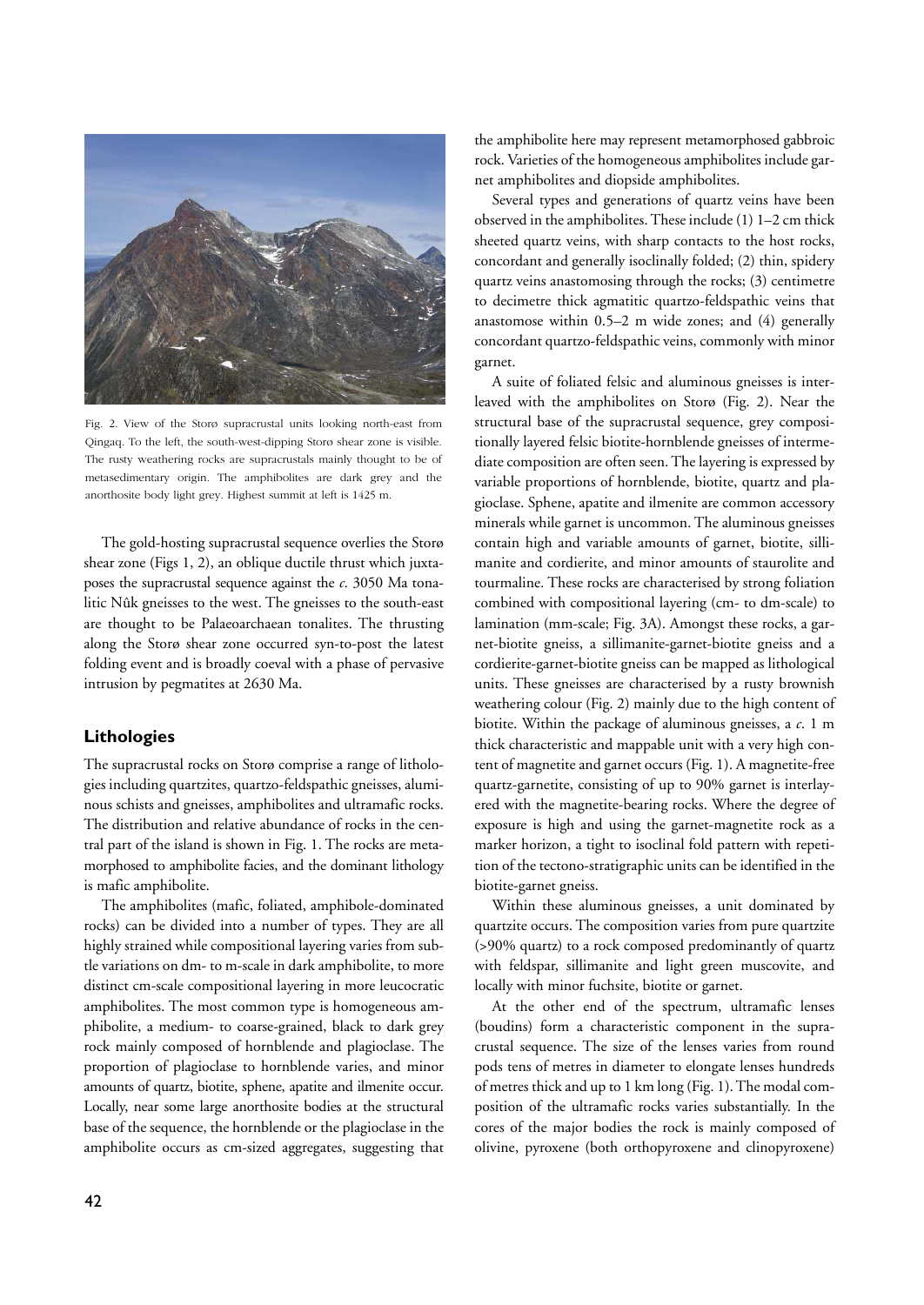and amphibole (hornblende and tremolite). The margins of these bodies consist commonly of tremolite-phlogopite schist with variable chlorite and actinolite. This rock is locally affected by prograde breakdown of chlorite producing a conspicuous texture where large aggregates of parallel platy olivine crystals are intergrown with large chlorite crystals at high angles to the foliation (Fig. 3B). The ultramafic rocks are locally altered to serpentinite.

#### **Gold mineralisation**

Gold occurrences are located in the amphibolite-dominated parts of the supracrustal sequence. They are often found in zones where the amphibolite is enriched in biotite and garnet and often associated with pyrrhotite, arsenopyrite and loellingite (FeAs<sub>2</sub>). Gold is found both in sericitised plagioclase and within garnet (Juul-Pedersen *et al*. in press), indicating that the gold mineralisation predates the metamorphic event at *c*. 2700–2630 Ma (Hollis 2005). The gold is also often associated with quartz veins, and in these visible gold is locally found.

### **Geochemistry**

The amphibolites have a composition equivalent to tholeitic basalts and are interpreted as metamorphic equivalents of basalts. Based on their geochemistry, Polat (2005) stated that the amphibolites have a subduction zone geochemical signature. The common occurrence of calc-silicates is taken as a sign of hydrothermal alteration in a sea-floor environment (Polat *et al*. 2007). The grey biotite hornblende gneiss of intermediate composition could be the metamorphic equivalent of an intermediate volcanic rock. The ultramafic rocks have MgO in the range of 20 to 40 wt%, high Cr and Ni (1500 to 4000 ppm) and  $CaO/Al_2O_3$  ratios around 1, suggesting a komatiitic protolith. The garnet-biotite gneiss, cordierite-garnet-biotite gneiss and sillimanite-garnet biotite gneiss are generally characterised by high Al contents consistent with a sediment protolith, which is supported by the observation of detrital zircon grains in these rocks (Hollis *et al*. 2006). The gneisses of supposed sedimentary origin have distinctly different  $Zr/TiO<sub>2</sub>$  ratios compared to the amphibolites (Fig. 4). There are, however, some extremely aluminous rocks (consisting primarily of garnet and sillimanite together with quartz, feldspar and biotite) in contact with the amphibolite on Qingaq, and these rocks have  $Zr/TiO<sub>2</sub>$  ratios similar to the amphibolites (Fig. 4). As neither Zr nor Ti is likely to be mobile in a non-alkaline environment they have probably been derived from basalt by sericitisation caused by hydrothermal alteration (cf. Garde *et al*. 2007 – this volume). This process can lead to volume loss due to loss of elements



Fig. 3. Appearance of selected lithologies. **A**: Thinly laminated, rusty, garnet-sillimanite-biotite gneiss with tight to isoclinal folds. **B**: Ultramafic rock with a conspicuous texture consisting of sets of parallel oriented, up to 10 cm large, platy, olivine crystals together with large chlorite crystals.

such as Ca, Si, Fe and Mg, and accordingly to increased concentrations of Al, Ti and other immobile elements together with K (stable in the sericite). This rock type contains gold likely to have been introduced during the intense (premetamorphic) hydrothermal alteration. The more common goldbearing zones within the amphibolites are characterised by elevated contents of biotite and garnet. These rocks have increased concentrations of Al and K likely to have been caused by a similar process.

#### **Ages and structural relations**

Detrital zircon from a garnet-biotite-sillimanite-cordierite gneiss and from a quartzite has been analysed (Hollis 2005; Rink-Jørgensen 2006) using laser ablation techniques (cf. Frei *et al*. 2006). The results indicate that there are two distinct sources for these rocks (Fig. 5). The garnet-biotite-sillimanite-cordierite gneiss contains detrital zircon distributed